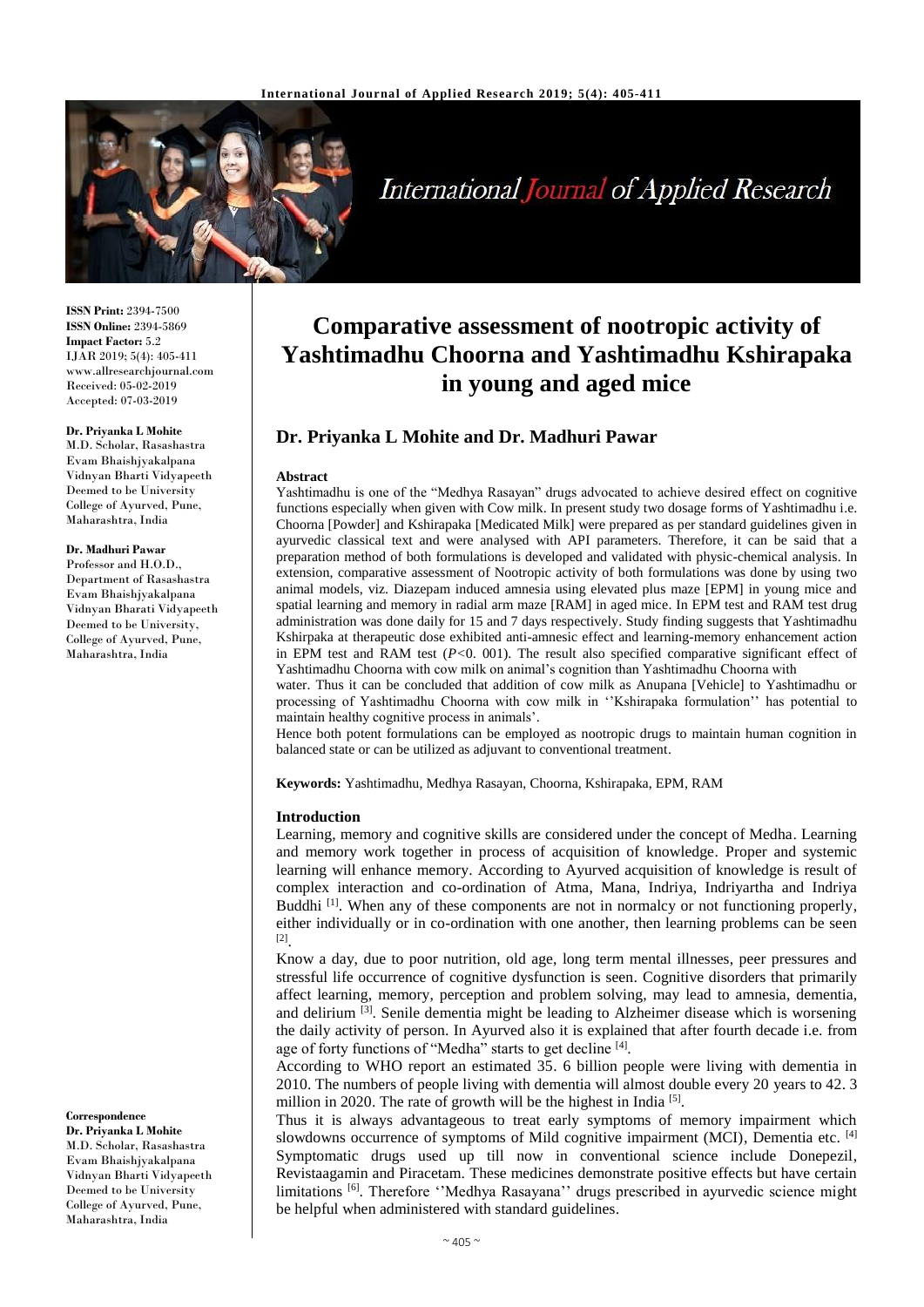Yashtimadhu is one of the "Medhya Rasayan" drugs advocated to achieve desired effect on cognitive functions especially when given with  $\text{Cow milk}$  [7]. Ayurvedic literature revealed that Yashtimadhu has Madhur Rasa, Sheeta, Guru, Snigdha properties and Balya [strengthening of bodily metabolites and mind attributes] activity [8]. Thus in present study extraction of fat soluble active components of Yashtimadhu will be done in cow milk by preparing ayurvedic unique dosage form Kshirapaka, which might show significant effect than plain Choorna form of Yashtimadhu. Hence assessment of effect of Yashtimadhu Choorna administered with cow milk and plain water will be compared with Yashtimadhu Kshirapaka on learning and memory of young and aged mice using Elevated plus maze [EPM] and eight arm radial maze [RAM].

# **Aim and Objectives**

Comparative assessment of Nootropic activity of Yashtimadhu Choorna and Yashtimadhu Kshirapaka in Young and Aged mice using current pharmacological models.

# **Materials and Methods**

**Materials:** In this study three test drugs were used

- 1. Yashtimadhu Choorna with milk (YC-CM)
- 2. Yashtimadhu Choorna with water (YC- W)
- 3. Yashtimadhu Kshirapaka (YK)

**Methodology:** The study will be conducted in two phases

- a) Pharmaceutics.
- b) Experimental study.

# **a) Pharmaceutics**

Identification and Authentication: Consensus method was applied for identification and selection of ideal sample of

Yashtimadhu wherein opinions of Ayurvedic experts were taken. Authentication of raw drug was carried out in authenticated by authorized laboratory as per Ayurvedic Pharmacopoeia of India parameters <sup>[9]</sup>. For preparation of medicated milk of Yashtimadhu, Fresh Cow milk was required. Thus Cow milk was collected from renowned milk product dairy unit situated in Pune. Two formulations were prepared i.e. Yashtimadhu Choorna and Yashtimadhu Kshirapaka prepared as per the standard guidelines given in ayurvedic classical texts.

Standard operating procedures were developed and followed throughout the manufacturing process.

Preparation of Yashtimadhu Choorna and Yashtimadhu Kshirapaka:

- **Yashtimadhu Choorna [10]:** The selected sample of Yashtimadhu (roots) was taken in 200 g in quantity. Coarse powder of Yashtimadhu was formed with the help of iron mortar and pestle where pounding was carried out. This coarse powder of Yashtimadhu was further grinded in grinder, to form fine particle size of Yashtimadhu [Choorna form]. Further it was sieved through 60 mesh size sieve to obtain uniform form of fine particle size of drug. Then prepared final product, Yashtimadhu Choorna 180 gm. in quantity was stored in food grade plastic bottle.
- **Yashtimadhu Kshirapaka [11]:** 5gm of Yashtimadhu coarse powder was mixed with 40 ml of cow milk, after that 160 ml of potable water was added to it; the mixture was then stirred well to formulate homogenous mixture. Heat was applied and mixture was boiled on low flame till total water content gets evaporated and extracted form of medicated milk remains as final product. Afterwards heat was cut off and the product was filtered through filter aid [cotton cloth], was stored in food grade plastic bottle.

## **Analysis of Yashtimadhu Choorna and Yashtimadhu Kshirapaka**

|  | <b>Table 1:</b> Organoleptic tests of Yashtimadhu Choorna and Yashtimdhu Kshirapaka |  |  |  |  |  |  |
|--|-------------------------------------------------------------------------------------|--|--|--|--|--|--|
|  |                                                                                     |  |  |  |  |  |  |

| <b>Sample name</b>                 | Sparsha             | Roopa Yellowish | Rasa  | <b>Gandha Faint and Characteristic</b> |  |
|------------------------------------|---------------------|-----------------|-------|----------------------------------------|--|
| Yashtimadhu Choorna<br>Yashtimadhu | Soft                | Brown           |       | (Sweetish Odour)                       |  |
| Kshirapaka                         | <b>Watery Sweet</b> | ream colour     | Sweet | Characteristic                         |  |

|                            | Yashtimadhu Choorna                  |                   |  |  |  |
|----------------------------|--------------------------------------|-------------------|--|--|--|
| <b>Parameters</b>          | (Standard values API) <sup>[9]</sup> | (Obtained values) |  |  |  |
| Water soluble extractive   | Not less than 20%                    | 21.07%            |  |  |  |
| Alcohol soluble extractive | Not less than 10%                    | 11.60%            |  |  |  |
| Total Ash                  | Not more than 10%                    | 8.89%             |  |  |  |

Obtained values of Yashtimadhu Choorna are comparable with standard established values given in API

**Table 3:** Physico-chemical analysis of Yashtimadhu Kshirapaka

| <b>Parameters</b>   | Yashtimadhu Kshirapaka |
|---------------------|------------------------|
| ገH                  | 7.06                   |
| Specific gravity    | .015                   |
| Total solid contain | 5.84                   |

Analysis of Yashtimadhu Kshirapaka was not mention in standard analytical books, through this study analytical values for Yashtimadhu Kshirapaka were established.

# **b) Experimental study**

Experimental study: To initiate experimental study, permission of institutional animal ethical committee (IAEC)

was taken. The study was conducted at CPCSEA approved, central animal house, BVDU Medical College, Pune, 411043. Standard housing conditions were maintained throughout the study. All animals were housed in cages. 12 hour day and night cycle was maintained. Rodent pellet diet was provided and aqua guard water was supplied ad libitum to animals. Thirty-six, young Swiss albino mice of either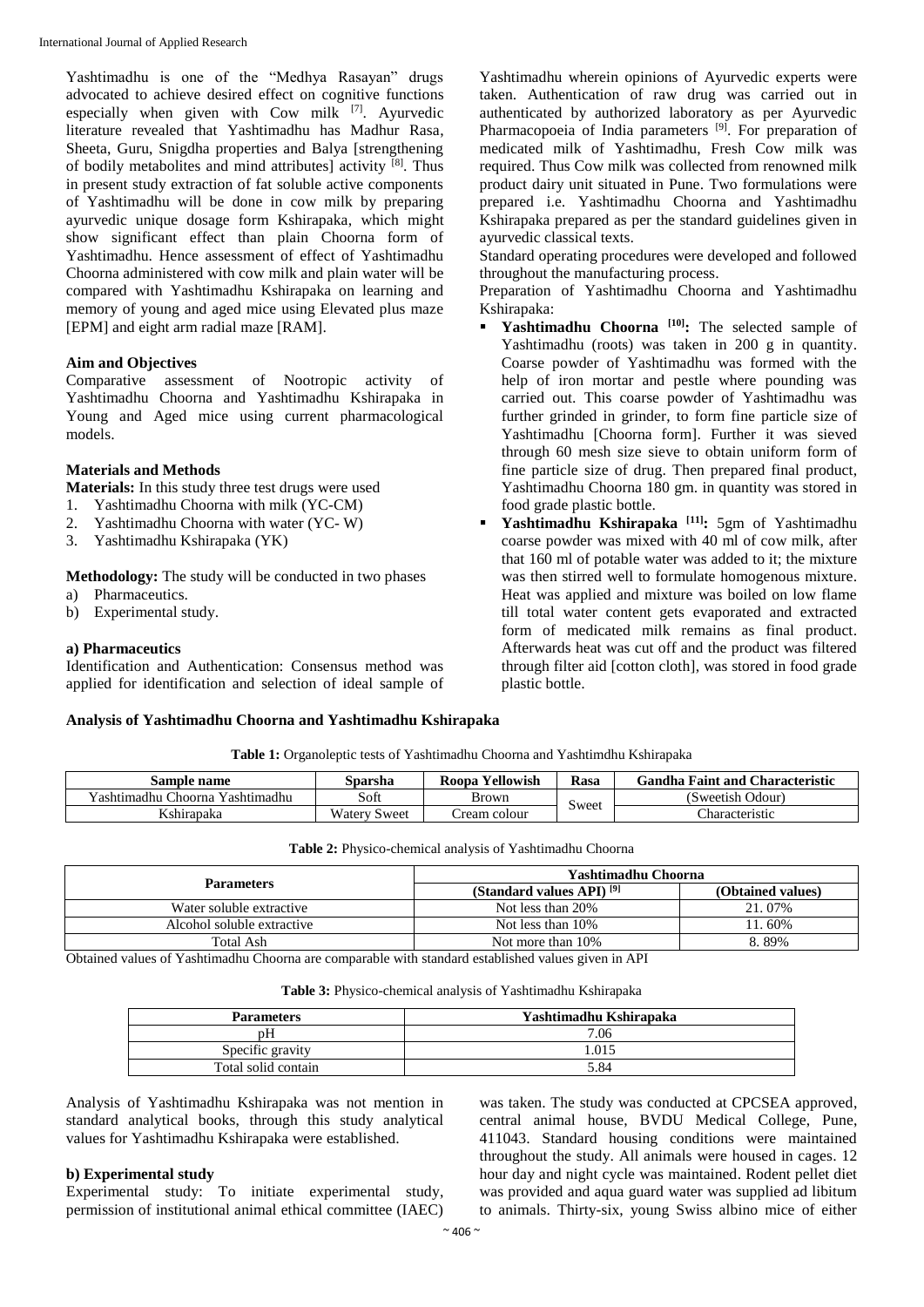sex weight between 18-20gm were taken. Along with this thirty, aged Swiss albino mice of either sex weight between 30-35gm were taken. They were screen and divided in groups, each group consisting six animals.

**Model 1:** Diazepam induced amnesia in mice <sup>[12]</sup>:

Drug dose administration GROUPS:

**Group 1-** Normal Control [Normal saline] - 1ml/kg- Orally **Group 2-** Standard drug [Piracetam]- 500mg/kg – Orally **Group 3-** Induction drug [Diazepam]- 1mg/kg- i. p

**Group 4-** Test drug 1[Yashtimadhu Choorna with milk] - 10gm/70 kg- Orally Group5- Test drug 2[Yashtimadhu Choorna with water] -10gm/70 kg- Orally Group6-Test drug 3[Yashtimadhu Kshirapaka]- 80ml/70kg- Orally All groups were treated with respective drugs with extrapolated drug dose for mice with extrapolation factor 0. 0026mg/20gm, for 15 days daily.

Assessment of Learning and Memory:

1. On the eight day, after 45 mints of last dose of drug administration, diazepam (1mg/kg) was given intra peritoneal [i. p] to each animal. After 45 mints of administration of induction drug diazepam, Transfer

#### **Observations and results**

Latency [TL] of each animal was recorded to asses learning of animals.

- 2. After 24 hours of last drug dose administration i.e. on 9th day, TL was again noted to assess retrieval of learning i.e. memory.
- 3. On the same day after completion of recording of TL, all respective drugs were administered to concerned group animals and drug administration was continued for further seven days i.e. up to fifteen day.
- 4. On day 15th and 16th same procedure was carried out as on 8th and 9th day.

**Assessment Criterion:** Transfer latency (TL), The time taken (in seconds) by animal to move from open arm to one of the covered arm with all its four legs. Significant reduction in Transfer Latency (TL) value indicates improvement in acquisition and memory in animals.

**Statistical Analysis:** Data collected from EPM test was statistically analysed by One way ANOVA followed by Tukey's test using Graph pad prism 7 version.



 $n=6$ /group, all values represent mean  $\pm$  SD, one way ANOVA followed by Tukey's test.

\**P<*0. 05, \*\**P<*0. 01, \*\*\**P<*0. 001 as compared to Normal Control, #*P<*0. 05, ##*P<*0. 01, ###*P<*0. 001 as compared to Induction drug,

**Fig 1:** Transfer latency of all drug treated groups on eight and ninth day

#### **Statistical analysis of eighth and ninth day**

Induction drug group [diazepam] showed increase in TL as compared with normal control group. It indicates that amnesia was developed in animals (*P<* 0. 001).

Treatment with Standard drug (Piracetam) and three groups of Yashtimadhu showed decreased TL in comparison to Induction drug [diazepam] (*P<*0. 001).

The data of eight day showed no significant difference in TL

in all three groups of Yashtimadhu when compared with each other.

Data of TL of ninth day, showed significant decrease in Yashtimadhu Kshirapaka group when it was compared with Yashtimadhu Choorna with water group (*P<*0. 05). However no significant change in TL of Yashtimadhu Kshirapaka and Yashtimadhu Choorna with cow milk was observed.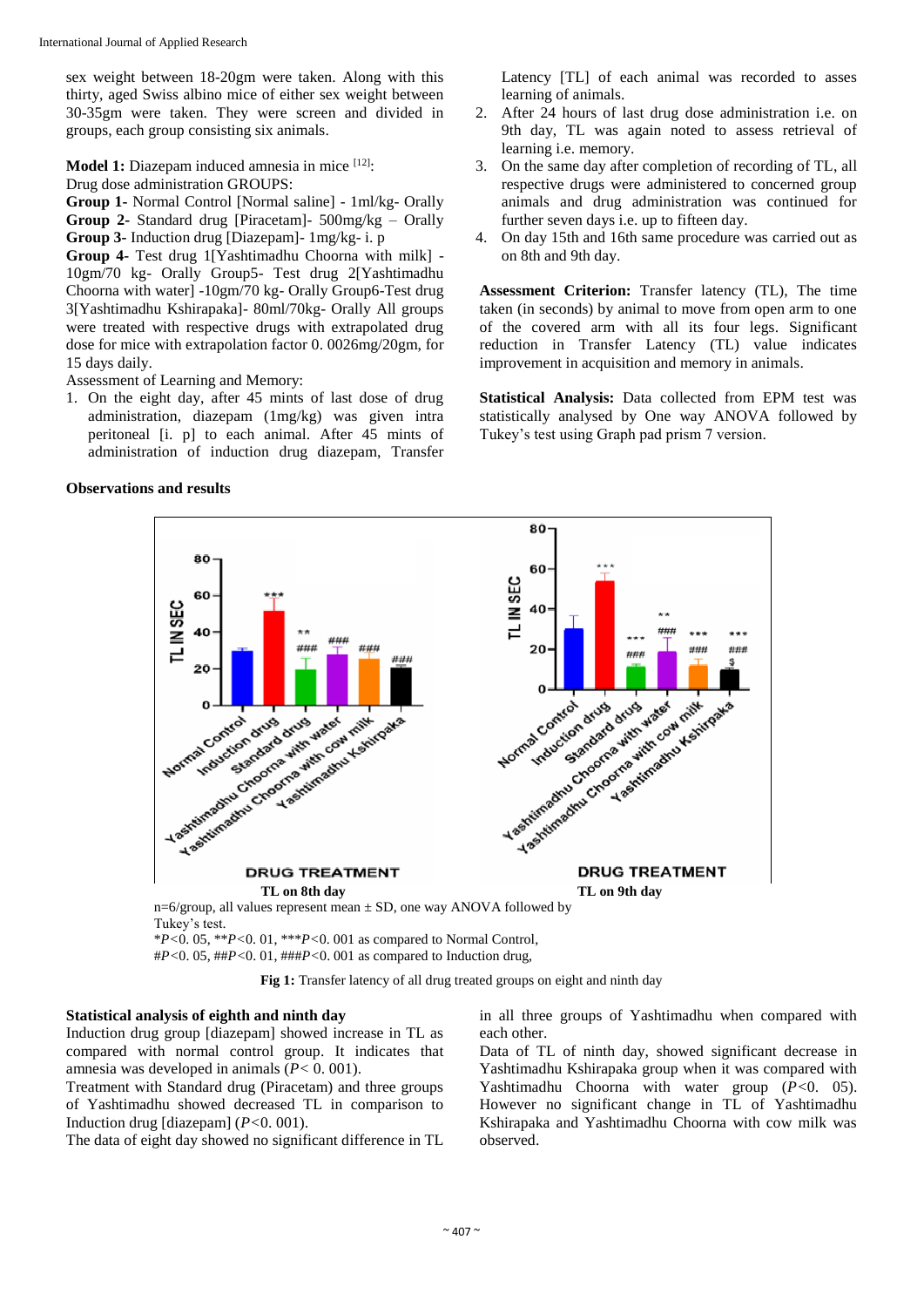

 $n = 6$ /group, All values represent mean  $\pm$  SD, One way ANOVA followed by Tukey's test.

\**P<*0. 05, \*\**P<*0. 01, \*\*\**P<*0. 001 as compared to Normal control, #*P<*0. 05, ##*P<*0. 01, ###*P<*0. 001 as compared to Induction, \$*P<*0. 05, \$\$*P<*0. 01, \$\$\$*P<*0. 001 as compared to Yashtimadhu Choorna with water, @*P<*0. 05, @@*P<*0. 01, @@@*P<*0. 001 as compared to Yashtimadhu Choorna with milk.

**Fig 2:** Transfer latency of all drug treated groups on fifteen and sixteen day

#### **Statistical analysis of fifteenth and sixteenth day**

Induction drug group (Diazepam) showed increase in TL as compared to Normal Control group on day 15 and 16. It indicates that amnesia was developed in animals (*P<*0. 001). Standard drug group (Piracetam) and three groups of Yashtimadhu have shown significant decrease in TL as compared to Induction drug group (*P<*0. 001).

On day 15, Yashtimadhu Choorna with cow milk group showed significant decrease in TL when compared with Yashtimadhu Choorna with water group. (*P<*0. 05).

Similarly, Yashtimadhu Kshirapaka group showed significant decrease in TL in comparison to Yashtimadhu Choorna with water (*P<*0. 001) and Yashtimadhu Choorna with milk groups (*P<*0. 05).

On day 16, Yashtimadhu Choorna with cow milk showed significant decrease in TL, when compared with Yashtimadhu Choorna with water group (*P<*0. 001).

Wherein on the same day, Yashtimadhu Kshirapaka has shown decreased TL in comparison to Yashtimadhu Choorna with water and Yashtimadhu Choorna with cow milk groups. (*P<*0. 001).

**Interpretation-** All together EPM test result confirmed the positive effect of Yashtimadhu Choorna with cow milk on acquisition and retention of learning in mice. Moreover; it is also proved that Yashtimadhu Kshirapaka formulation has encouraging effects on acquisition as well as retention of learning in comparison to both other groups of Yashtimadhu choorna. Thus the result of this test suggests that either Yashtimadhu choorna should be administered with cow milk or in the form Yashtimadhu Kshirapaka to attain desired effect on acquisition and memory.

**Model II:** Spatial learning and memory in the Radial Arm Maze [13]

Drug dose administration GROUPS:

- **Group 1-** Normal Control [Normal saline] 1ml/kg- Orally
- **Group 2-** Standard drug [Piracetam]- 500mg/kg –Orally

**Group 3-** Test drug 1[Yashtimadhu Choorna with milk] - 10gm/70 kg- Orally

**Group 4-** Test drug 2[Yashtimadhu Choorna with water] - 10gm/70 kg- Orally Group5-Test drug 3[Yashtimadhu Kshirapaka]- 80ml/70kg- Orally

All groups were treated with respective drugs with extrapolated drug dose for mice with extrapolation factor 0. 0026mg/20gm, for 8 days daily.

Study procedure:

**Learning trial:** Each animal from every group was exposed daily to RAM by keeping food in fixed arm as learning trial to them, for seven days. Afterword's, respective drugs were administered daily and it was continued for next seven days. After every trial, maze arms were cleaned to avoid olfactory stimulus.

**On seventh day:** Evaluation of reference memory was done i.e. after last dose of drug administration where food was kept in fixed arms.

On day eighth day i.e. after 24 hrs. : of drug treatments, each animal was exposed to RAM by keeping food in variable arms to assess the effect of drug treatment on working memory. Latency to find out the food in 5 minutes and one re-entry in the variable arm was recorded. Data related TL and number of re-entries of all groups was compared and analysed statistically.

#### **Assessment parameters**

i) Percentage of correct choices (CC %) - Total entries in baited arm divided by total entries in unbaited arm into hundred.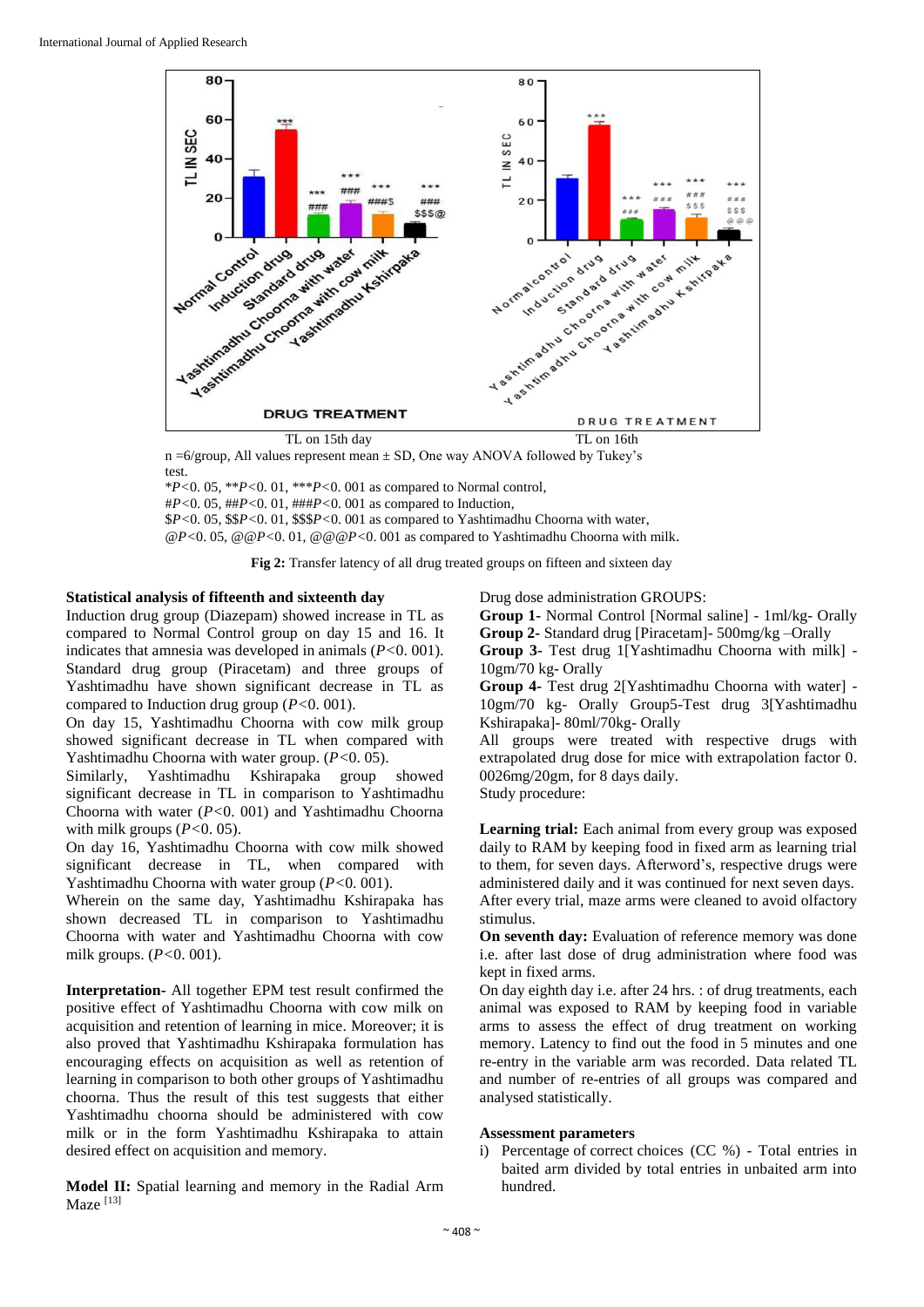ii) Working memory errors (WMEs) - Total repeat entries to baited arms.





Tukey's test. \**P<*0. 05, \*\**P<*0. 01 as compared to Normal control.

**Fig 3:** Percentage of Correct Choices of all drug treated group

On day seven, Yashtimadhu Choorna with water and Yashtimadhu Choorna with cow milk showed markedly decrease number of correct choices when it was compared with Normal Control group Animals treated with standard drug (Piracetam) and Yashtimadhu Kshirapaka group showed distinctly increase number of correct choices, when compared with normal control group (*P<*0. 01 and *P<*0. 05). This result suggests that Yashtimadhu Kshirapaka has significant effect on increase in reference memory in comparison to other two groups of Yashtimadhu i.e. Choorna with water and Choorna with cow milk.





\**P<*0. 05, \*\**P<*0. 01, \*\*\**P<*0. 001 as compared to Normal control, # *P<*0. 05 as compared to Yashtimadhu Choorna with water

**Fig 3:** WMEs and RMEs of all drug treated groups:

On day eighth, standard drug (Piracetam) and Yashtimadhu Kshirapaka have shown significant reduction in WMEs (*P<*0. 001) and RMEs (*P<*0. 01) when compared with Normal Control group. Eight days of treatment of Yashtimadhu Choorna with water group showed elevated WMEs and RMEs when compared with Normal Control group.

However, statistical reduced WMEs (*P<*0. 001) and elevated RMEs (*P<*0. 05) were demonstrated in Yashtimadhu Choorna with cow milk group, when it was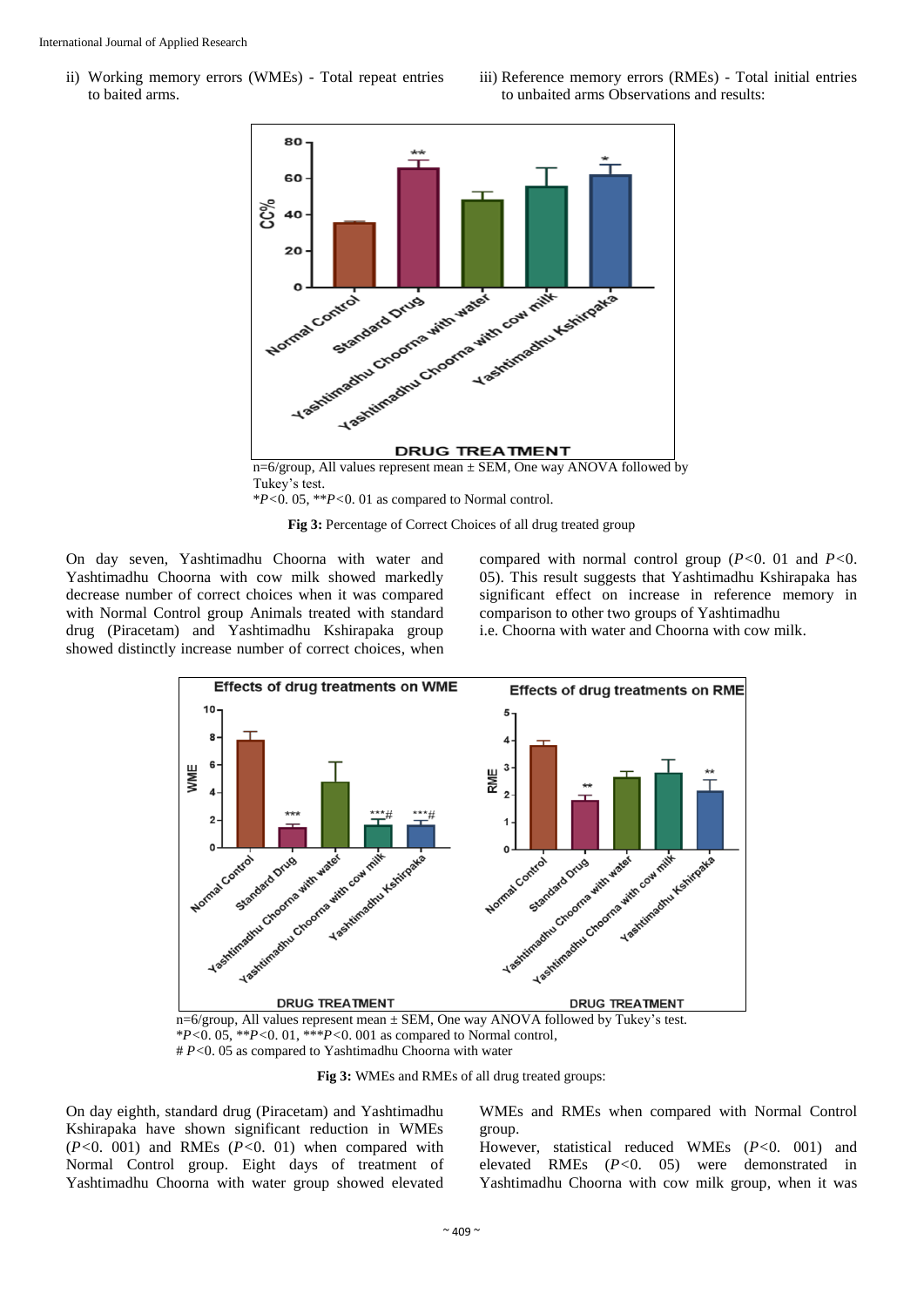compared with Normal Control group. It is also resulted that YC with cow milk had significant effect on reduction in merely on WMEs not in RMEs, when it is compared with Yashtimadhu Choorna with water.

**Interpretation:** The result of RAM test implies the positive effect of Yashtimadhu Choorna with cow milk on working memory of aged mice. Piracetam, standard conventional drug has also shown affirmative effect on working and reference memory of aged mice, as expected. Similarly, therapeutic potential and positive effect of Yashtimadhu Kshirapaka formulation on spatial [reference and working memory] learning of aged mice is confirmed in RAM test as against other two groups of Yashtimadhu groups.

# **Discussion**

Human being is known to be the most intelligent animal on the earth. In normal human, intelligence is the result of normal functioning of Tridosh and Triguna<sup>[14]</sup>.

Optimum functioning of brain is the most important aspect of intelligence. While during the process of aging, healthy process of memory gets decline along with the disorientation of navigation. Know a day, due to poor nutrition, old age, peer pressures and stressful life occurrence of cognitive dysfunction is seen. These factors are prone to develop cognitive disorders that primarily affect learning and memory, lead to develop memory loss, mild cognitive impairment (MCI), amnesia, and dementia and further into Alzheimer disease.

In conventional science, medicines used for cognitive disabilities or maintenance of memory functions demonstrate positive effects but have certain limitations. Therefore ''Medhya Rasayana'' drugs prescribed in ayurvedic science might be helpful when administered with standard guidelines. Medhya word indicates improvement of functions of Medha and Smriti. Yashtimadhu is one of the "Medhya Rasayan" drugs advocated to achieve positive effect on cognition especially when given with Cow milk. 7 To create evidence and find out the therapeutic potential on short term, working and reference memory above said forms of Yashtimadhu were evaluated preclinically by most widely used animal models viz. Elevated plus maze [EPM] test and Eight arm radial maze [RAM] test.

**In EPM test:** Diazepam is used in EPM test, to develop amnesia in animals as diazepam works on multiple areas of cognition when used in short term. Administration of diazepam induces short term memory loss and acquisition (learning) is also diminished. Especially young mice were used in this test as due to induction of diazepam, amnesia is developed which is confirmed in "diazepam with Normal saline" group. It is said that due to certain stress factors, in human mild impairment in cognition or loss of short term is pertained. "Yashtimadhu Choorna plus cow milk" group proved to reduce the amnesia effect of diazepam in animals. Additionally, different dosage form of Yashtimadhu i.e. Kshirapaka pertained its effect as anti- amnesic as against "Yashtimadhu Choorna plus water" group. It is evident in this study that Yashtimadhu Choorna administered with cow milk and processed with cow milk has potential and positive effect on learning and memory.

**In RAM test:** The present study investigated age related cognitive impairment in mice. It is well quoted in ayurvedic

classical texts that after the 4th decade of life span "Medha" starts to get decline. Thus the functions of components of Medha (Dhi, Dhruti and Smriti) might be deteorated and memory loss or further deficits might be occurred. It is well stated that in aging changes in the parts brain (hippocampus) takes place. Thus considering these facts, instead of young mice, aged mice were utilized in RAM test. In the process of brain aging, spatial learning in relation to navigation is hampered, thus widely used RAM instrument was used which is widely used to study spatial learning and memory in rodents. Seven days treatment of Yashtimadhu Choorna with cow milk and Yashtimadhu Kshirapaka demonstrated significant effect on WMEs. While Yashtimadhu Kshirapaka showed positive effects on reduction of RMEs, and elevation of percentage of correct choices. All together the result of both tests suggest a positive effect of Yashtimadhu Kshirapaka on spatial learning, reduction in short term and long term memory deficits. Yashtimadhu has some phytochemicals which has effect on cognition like glabridin, it is only fat soluble phytochemical. When Yashtimadhu was process with cow milk to form Kshirapaka fat soluble phytochemicals like glabridin in Yashtimaadhu might be percolated in Kshirapaka. Due to this Yashtimadhu Kshirapaka may act on brain parts like hippocampus and show positive effect on learning and memory.

EPM test and RAM test results indicate that Yashtimadhu Choorna with cow milk and Yashtimadhu Kshirapaka play an important role in maintain the healthy functioning of cognition. However results indicates that addition of cow milk as Anupana or processing drug Yashtimadhu Choorna with cow milk plays an important role.

In progressive dementia shrinkage of brain parts are seen which may lead to loss of learning and memory process this condition of brain can be correlated with the condition of Kshay of Majja Dhatu stated in ayurvedic science. Study drugs Yashtimadhu and Cow milk both possesses sweet taste, cold potency and main action on like Balya (immune booster), Bhruhaninya (promotes physical strength) and Medhya (memory enhancing activity). May be, the synergistic action of their two drugs might be helpful in the nourishment of brain tissue and regularizing the functions of learning and memory, which is demonstrated in Yashtimadhu Choorna plus cow milk group and Yashtimadhu Kshirapaka group. Thus it can be said that to obtain desired effect on learning and memory, Yashtimadhu Choorna should be given with cow milk or Yashtimadhu Choorna should be converted into Yashtimadhu Kshirapaka form. These two formulations would be the better choice of drug to maintain cognition in balance states or can be used to treat as adjuvants.

#### **References**

- 1. Acharya Yadavaji T. Charak Samhita, Commentary of Cakrapanidatta, Chukhambha Sanskrit Sansthana, Sharirasthana, 2013; Chp. 1/33:706.
- 2. Acharya Yadavaji T. Ayurveda Dipika, Commentary of Cakrapanidatta, Chaukhamba Sanskrit Sansthana, sharirasthana, 2013, Chp. 4/34:704.
- 3. https://en.wikipedia.org/wiki/Cognitive\_disorder
- 4. Tripathi B. Sharangdhar Samhita Purvakhanda. Varanasi: Chawkhamba Surabharati Prakashana, 2011; Ch. 6/62:86.